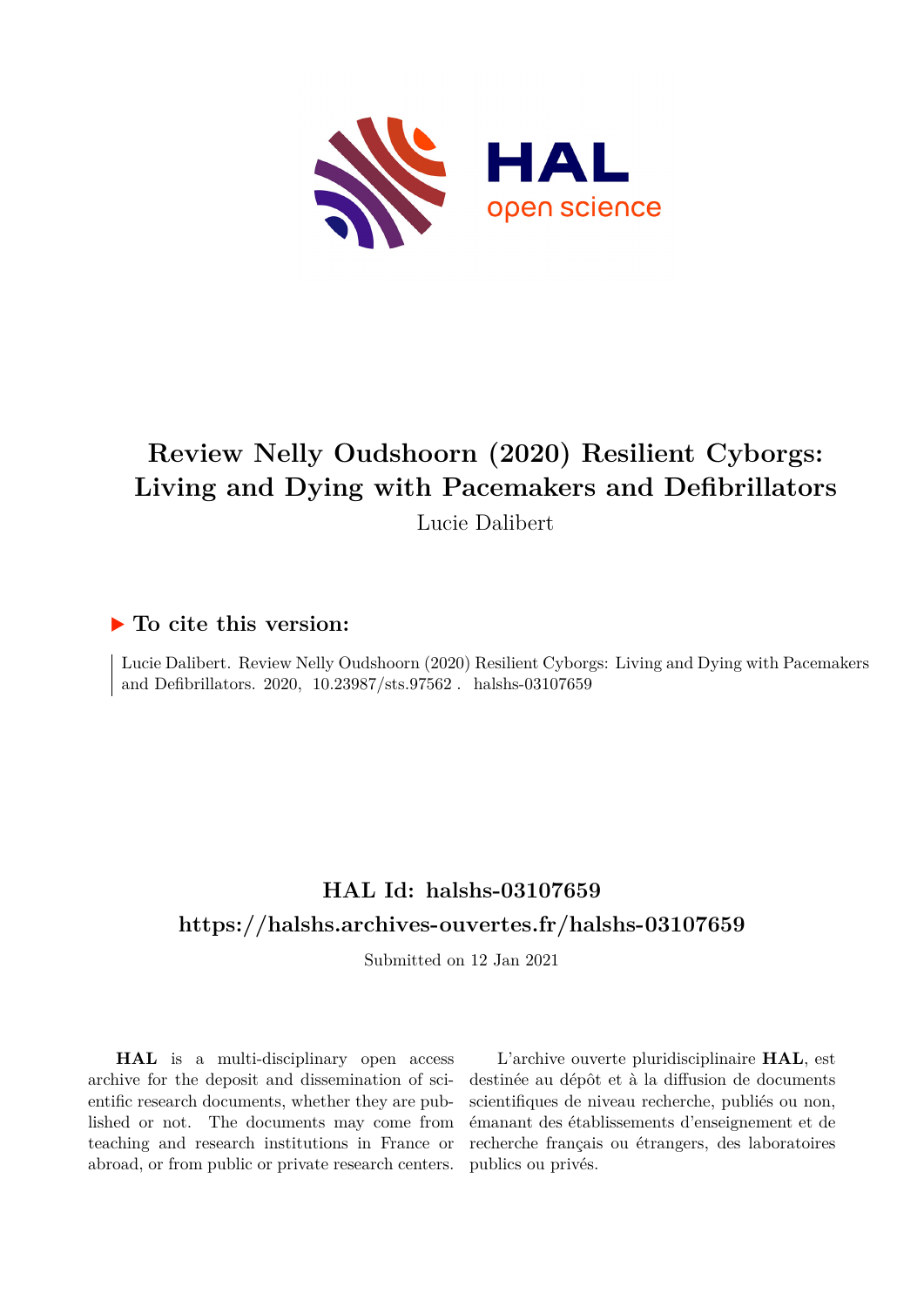### **Nelly Oudshoorn (2020) Resilient Cyborgs: Living and Dying with Pacemakers and Defibrillators. Singapore: Palgrave Macmillan. 350 pages. ISBN: 978-981-15-2528-5**

*Lucie Dalibert*

*lucie.dalibert@univ-lyon1.fr* 

How one lives and dies with an implanted heart device is the topic of Nelly Oudshoorn's latest book, which mainly draws upon extensive fieldwork conducted in the Netherlands. While most STS research tends to focus on new and emerging technologies, Oudshoorn invites us to pay attention to older and more mundane technological objects of a particular kind: pacemakers and implanted cardiac defibrillators (ICDs). As she gives centre stage to technologies that are neither useable, handleable nor, in any case, detachable from their users, but rather implanted in their bodies until the end of life, Oudshoorn raises questions regarding the agency, vulnerability and resilience of people living with such technologies. Indeed, "what does it takes to keep hybrid bodies alive" is her main interrogation (p. 12). Still, in contrast to most work that focuses on life with, and of, technologies, be they usable, prosthetic or implanted, Oudshoorn is also concerned with the death of implanted heart devices and their wearers, that is, on the one hand, with how these technological objects affect how one dies with the device and, on the other hand, with what happens to pacemakers and ICDs after the death of their users. Doing so, she provides an original and welcome contribution to the field of STS and scholars interested in the agency and interactions with biomedical devices. Through 10 chapters grouped in 3 parts, Oudshoorn offers several heuristic tools for understanding the life and death of 'everyday cyborgs' (Haddow et al, 2015) or 'wired heart cyborgs' (p. 20). As they act on and modulate the heart's rhythm, pacemakers and ICDs aim to reduce their wearers' vulnerabilities. Yet, living with such devices introduces new vulnerabilities, which demands that one builds resilience to be able to cope with them. Besides adopting a constructive approach to vulnerability and resilience by drawing on recent STS scholarship and showing how vulnerability and resilience reside not with the individual but rather emerge and materialise in sociotechnical networks of human and nonhuman actants, Oudshoorn also builds upon Anselm Strauss' research to underline how living and dying with an implanted device requires work. The implant's disappearance under the skin does not amount to its disappearance from attention nor to a "seamless merging of humans and technologies" (p. 117). Rather, living with implanted heart devices and keeping hybrid bodies alive "involves an intensive trajectory of anticipating, monitoring, and adjusting the working of pacemakers and ICDs" (p. 117). It further "require[s] the active involvement of people having these implants, their close relatives, technicians, nurses and cardiologists, and the devices themselves" (p. 229). Through a fine-grained account of the dance of agency that takes place between technicians, wired heart cyborgs and implanted heart devices when adjusting and fine-tuning pacemakers and ICDs (chapter 3), Oudshoorn introduces the first heuristic tool that composes her sociology of resilient cyborgs, namely the conceptualisation of the

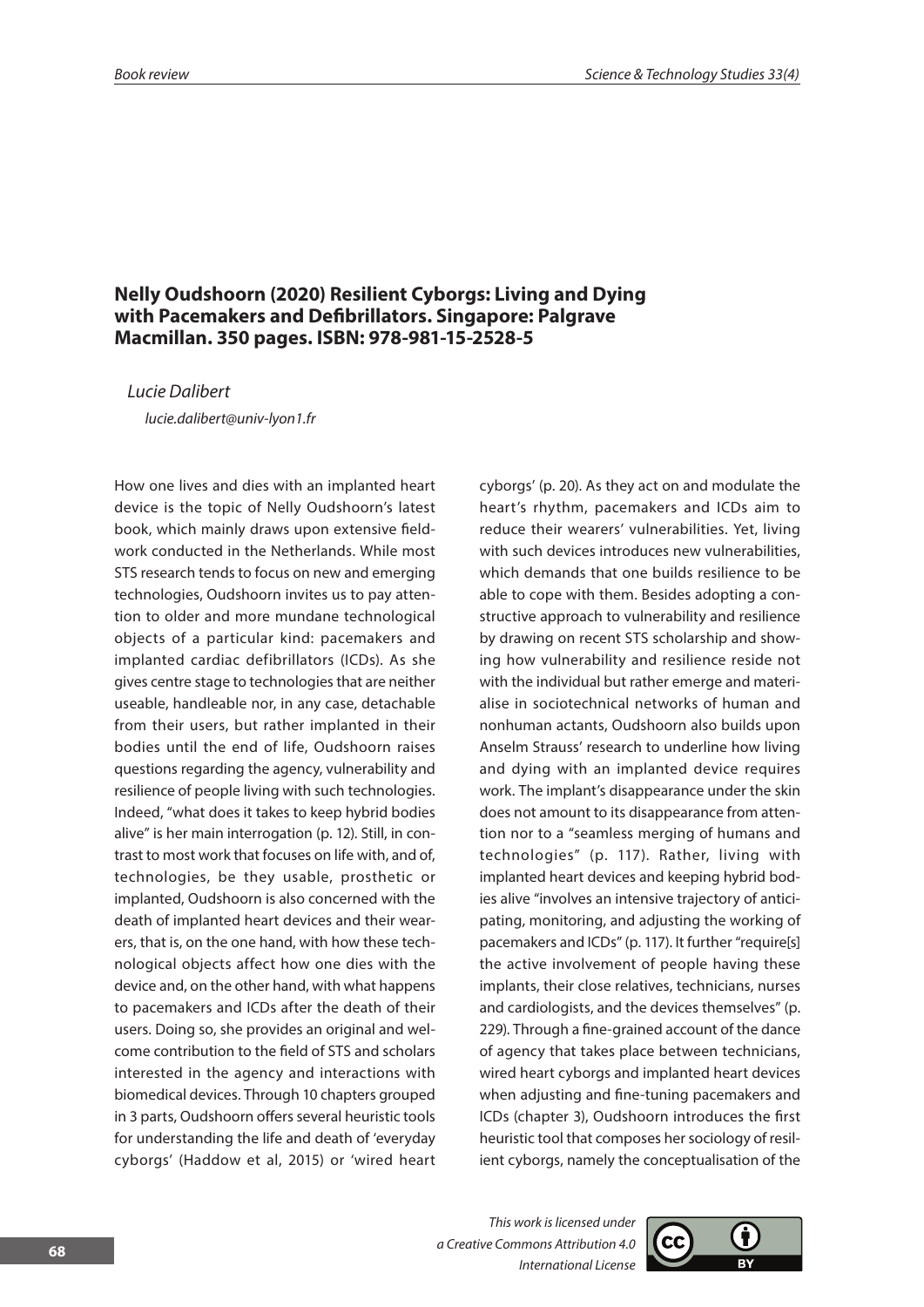active engagement of everyday cyborgs in building resilience as work (p. 304). To draft her technogeography of resilience, Oudshoorn also shows with great detail how living with a technology inside one's body transforms one's sensations. Here too, work is required to get used to the technology and the new sensations it induces. When ICDs and pacemakers produce beeping sounds that one has to learn to recognise, ICDs generate shocks as well, including inappropriate ones, that one must sense and tame in order to build resilience. Even though it does not directly engage with STS research on sensory experiences in the medical sphere (Rice, 2010; Harris, 2016), Oudshoorn's work resonates with it as it draws attention to the way sensations constitute a form of (practical) knowledge as well as to how being attentive to them plays a critical role in getting habituated to the technology and its agency (see also Dalibert, 2016 and Slatman et al, 2016). Accounting for this process (chapter 4), i.e. wired heart cyborg's expertise, by including sensory experience and resilience techniques constitutes the second heuristic tool of Oudshoorn's sociology of resilient cyborgs. Through attentiveness to their bodily feel and collaborative work with medical professionals and their close ones, people living with heart implants build resilience and a body-technology alliance. In contrast to most work on cyborgs and intimacy between bodies and technologies, one of the strengths of Oudshoorn's book is to show that the realisation of such alliance is not enough to be able to live well with a pacemaker or an ICD (chapter 5). If in highincome countries we live in environments filled with technological devices, the density and "the texture of [the] 'technosphere' within which we undertake our daily affairs," as philosopher of technology Don Ihde phrases it (Ihde, 1979: 7), is more intensely felt by people living with implanted and prosthetic technologies (see Dalibert, 2014). Becoming a 'resilient cyborg' thus demands 'disentanglement work' from humans and nonhuman actants alike (p. 118). Such work requires people to identify and anticipate potentially disruptive technologies, from airport security gates to induction plates, and people's behaviours, from strangers' intrusive gaze to loved ones' gestures, that might create harm to one's implanted body. The building of resilience through both the making of a body-technology alliance and disentanglement from disruptive actants thus demands particular efforts. It also entails conceptualising implanted technologies as 'bodycompanion technologies', which is Oudshoorn's third heuristic device (chapter 10). Oudshoorn draws upon Donna Haraway's notion to emphasise the reciprocal relationships between humans and technologies as well as the work needed to sustain such relationships. When body-companion technologies can be considered as 'co-travellers' (Haraway, 2003: 9), three reciprocal relations and interdependencies are involved in body-companion technologies and in making resilient cyborgs: mutual guarding, disciplining and domesticating. In these relations, attention to gender and age matters to understand life and death with implanted heart devices (chapters 6 and 7). While "gendered mismatches between devices and bodies and Western cultural norms about femininity and beauty […] all contribute to a techno-geography of resilience which delegates new responsibilities to women" (p. 49), such as mastering passing techniques regarding scars or articulating new forms of normalcy, "implants also affects the lives of younger and elderly people in very different way" (p. 49), the latter giving different meanings to their device, which creates different kinds of anxieties and demands different forms of emotional work. With sensitivity to difference the fourth heuristic tool offered by Oudshoorn to undertake a sociology of resilient cyborgs, the STS scholar insists on the necessity to account for the ways in which implanted bodies are subjected to different norms, expectations and work due to their particular position in power relations and axes of domination. The originality of Oudshoorn's book and proposal for a sociology of resilient cyborg also lies with her focus of life *and* death with and of an implanted heart device. Following the whole life-cycle of hybrid bodies is her fifth and last heuristic tool. Reviewing American, European and Dutch medical guidelines (chapter 8), Oudshoorn shows how "pacemakers and defibrillators shape the process of dying and who is granted the right to turn off these devices" (p. 230). These implants create 'dying trajectories' that involve particular anxieties and uncertainties.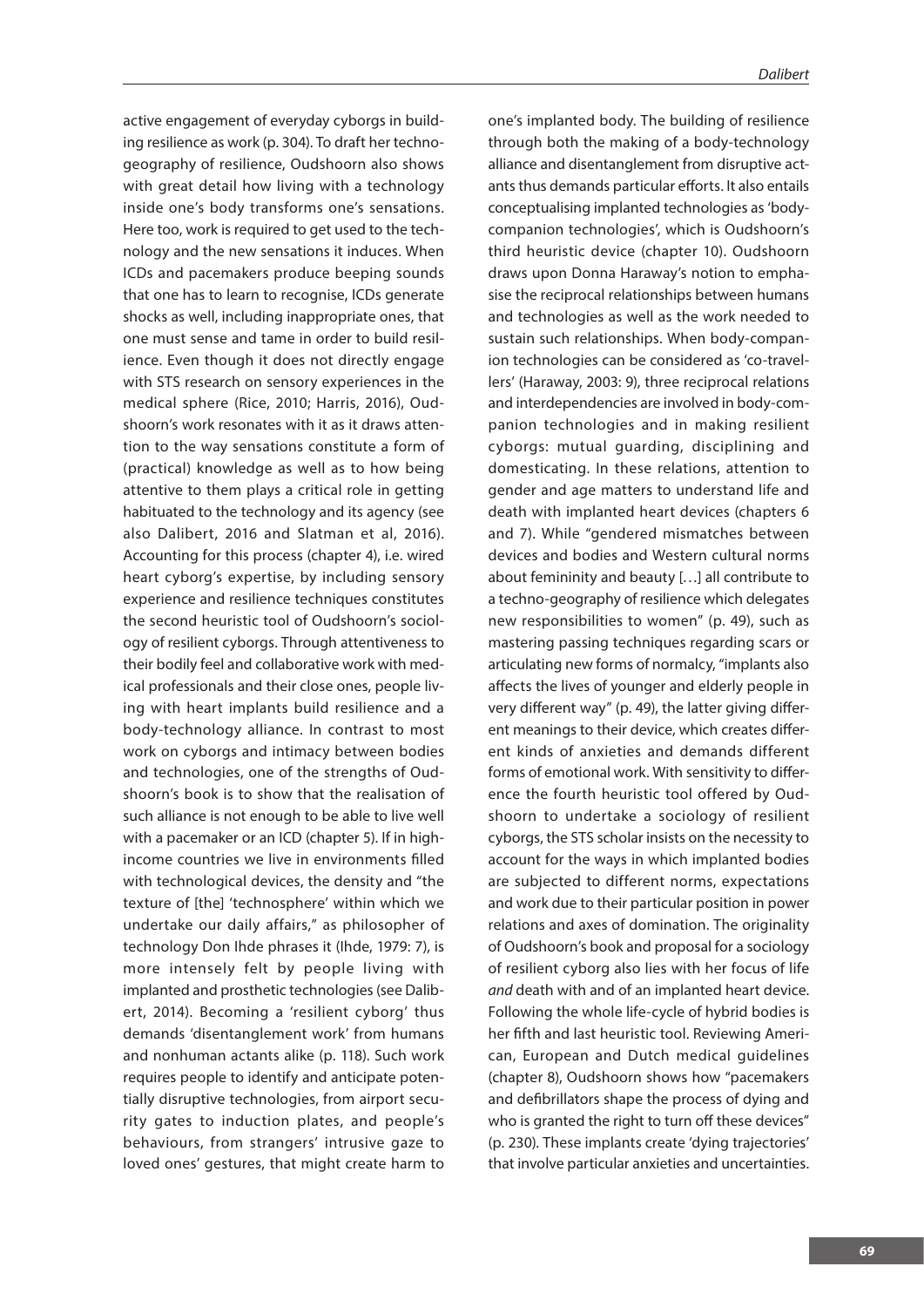In a direct call to medical professionals, Oudshoorn highlights how "the building of resilience to the emotional distress of the dying process" (p. 251) is hindered by the absence of clear medical guidance and information provided to people living and dying with an implanted heart device. Finally, Oudshoorn turns to the death of the device, or rather to 'the life' of the device after its wearer has died. Attending to the *Project My Heart Your Heart*, she describes how the refurbishment and reuse of pacemakers, hence the making of resilient 'second-hand' pacemakers, is an emergent practice that requires extensive work to meet

regulatory standards, thus a particular path creation (chapter 9). In conclusion, this book reminds us that bodies and mundane implanted medical technologies deserve more attention from STS. Oudshoorn has done a remarkable job in following the life and death of people implanted with a pacemaker and an ICD, and of these devices. In the process, she offers several conceptual and heuristic tools that will certainly prove useful to researchers interested in questions of agency, vulnerability and resilience and, more generally, in understanding what it takes to live and die with technological devices inside bodies.